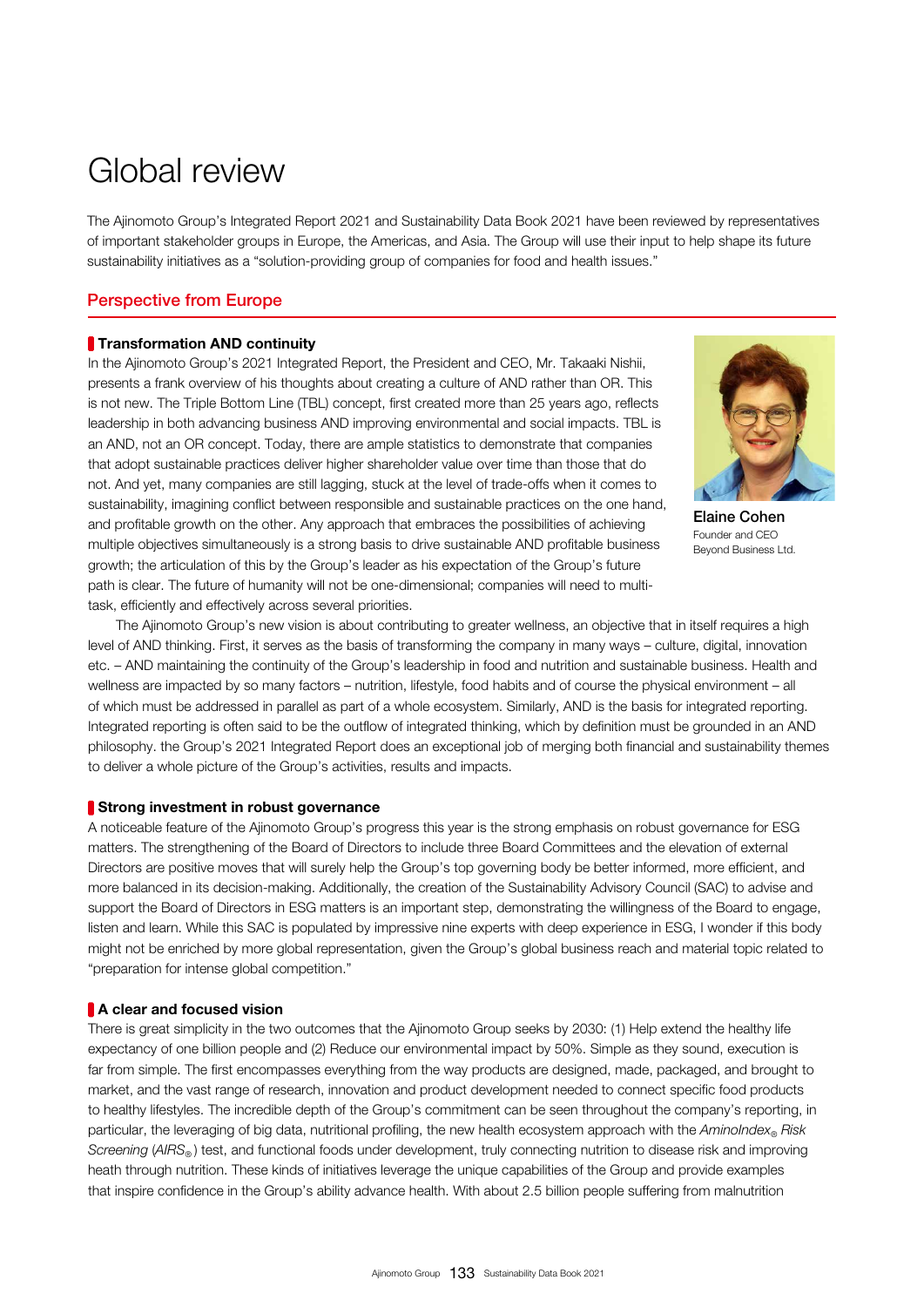and overnutrition, and many more who suffer from a range of diseases caused or exacerbated by preventable nutritionrelated issues, impacting one billion lives is huge. It will be critical for the Group's long-term credibility to define precisely how it intends to measure the success of this objective – simply reaching more consumers who buy the Group's products is not enough. We need to understand the explicit connection between product consumption and increased healthy lifeexpectancy. Early stage research by the Group connecting umami to salt intake reduction and increased healthy life expectancy is good progress.

 On the environmental side, the Ajinomoto Group's pathway to reducing impact focuses on climate change, waste reduction and food loss minimization. While the key elements of these plans are clearly laid out, I'd like to see a clearer articulation of how delivery of this goal will be measured. Is it a 50% reduction in each of these three areas, or is it a cumulative reduction of these three elements combined? Nonetheless, the Group describes its many initiatives underway, including an innovative focus on ammonia as a low-carbon fuel. the Group's climate objectives are science based targets for Scope 1, 2 and 3 to be achieved by 2030 – a timeframe that is near-term enough to reflect the urgency of the need. Scope 3 data is thoroughly reported – a practice most companies are still struggling with.

#### **Forward looking and planning**

I can't help but remain impressed with the quality of reporting that the Ajinomoto Group achieves year after year. Detailed, precise, comprehensive, aligned with leading standards, and inclusive of illustrative examples of practice are credible features of the Group's reporting. Additionally, the Group achieves noticeable improvement each year in the quality of its execution and of its reporting. This 2021 reporting suite is noticeably forward looking. In each strategic area, detailed plans to achieve targets are disclosed, reinforcing confidence that the Group has its finger on the pulse for the future while delivering in the present.

The Ajinomoto Group offers its stakeholders a comprehensive overview of its sustainability performance. The 2021 Integrated Report in combination with the Sustainability Data Book shows a strong commitment to managing environmental, social and governance (ESG) aspects. The Group's global website is a rich additional source of sustainability information.

#### **Strengthened sustainability governance**

In my work with international companies and non-profit organisations I put a lot of emphasis on top management commitment to the sustainability strategy and the governance of integrated operational processes. The quality of the sustainability dialogue in the boardroom, senior involvement in stakeholder engagement, dealing with dilemmas and short-term pressures while staying focused on long-term value creation is, I believe, vital for addressing ESG challenges effectively and for contributing positively to the Sustainable Development Goals.



Wouter Scheepens Managing Partner Steward Redqueen

 In 2021 the Ajinomoto Group has enhanced its sustainability governance by establishing the Sustainability Advisory Council under the Board of Directors and the Sustainability Committee under the Executive Committee. I applaud this decision as it underpins the Group's drive to continuously improve its sustainability performance. The new governance structure is likely to support the systematic execution of the Group's long-term agenda. The involvement of outside experts will inspire well-informed dialogues on trends and challenges that will shape the ways in which the Group creates long-term value for all its stakeholders.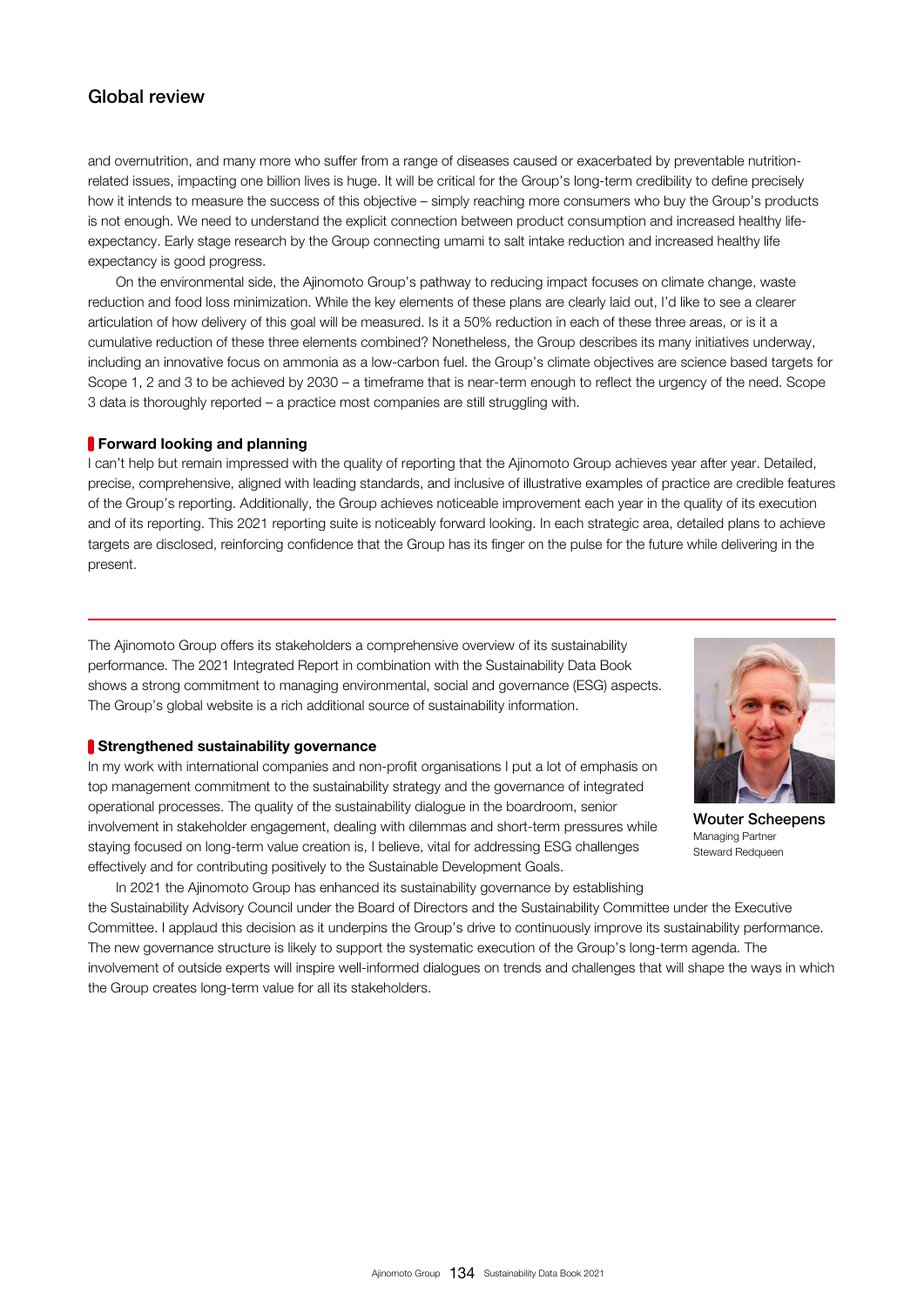#### **Transparent reporting on material subjects**

Operating at intersection of the food and biotechnology sector, the Ajinomoto Group can be potentially exposed to a variety of ESG risks and opportunities. Through its sustainability communication the Group provides clear and comprehensive disclosure across many material topics, including management of environmental impacts, responsible sourcing of sensitive raw materials, nutrition, product quality and safety and workforce management. In line with international best practice, the Group regularly reviews the list of materiality items to include the latest sustainability trends and expectations of its stakeholders. In 2021 the Group has announced that it will also assess materiality items from the long-term perspective (up to year 2050) to further improve long- and medium-term strategy and business planning. The Group has also mapped disclosed information to relevant GRI and SASB indicators and provides easy-to-use reference tables on its website to facilitate effective access to the vast amount of information.

#### **Continuous improvements in key environmental and social areas**

It is encouraging to see that the Group is actively engaging with external stakeholders and seeks to continuously improve its sustainability performance within key environmental and social areas. Notably, strong climate change performance, including science-based carbon reduction targets covering Scope 1, 2 and 3 emissions, has led to the inclusion of the Ajinomoto Group in the CDP A List that features companies with high level of disclosure and exemplary climate-related initiatives. The Group is also committed to report in line with the TCFD framework and provides details on the scenario analysis conducted, including potential impacts of physical and transitional climate risks. Given the potential impact of physical climate risks in the food sector, it is recommended that the Group continues to provide transparency on actions taken to ensure climate resilience across its business operations and within supply chain.

 Food companies have an important role to play in shaping consumers dietary habits by increasing access to products with improved nutritional value and reduced fat, sodium, and sugar content. The Ajinomoto Group has been committed to promote nutritionally balanced diets and has set quantitative targets to increase its range of products with 'high nutritional value.'

 Throughout 2020-2021, the Ajinomoto Group has also taken steps to strengthen its approach to animal welfare by holding several roundtables with external experts. This has led to the revision of the Group Shared Policy on Animal Welfare and Commitment to Minimizing Animal Testing, which shows that the Group recognizes the growing importance of the ethical consumption trend among its customers.

#### Going forward

The Ajinomoto Group's sustainability reporting is both impressive and overwhelming. I assume it will become ever more challenging for the Group to communicate progress on its sustainability strategy and its wide range of actions and initiatives in a way that readers can consume effectively.

 ESG experts and sustainability investors will appreciate detailed information that is available, but will they have and take the time to really read and digest it? As they research many more companies, they will appreciate for example a table that includes a quick overview of the prioritised material ESG issues, related targets and KPIs and the actual performance over several years.

 Stakeholders that are not experts in the field of sustainability may have difficulties capturing the core of topics that are of most interest to them. They may appreciate a 'concise reflection,' tailored to address their specfic relationship with the company; for example as consumer, NGO, potential employee, etc.

 Personally, I appreciate that companies share dilemmas and challenges they face on their sustanability journey of continuous improvement. Becoming more sustainable implies having to deal with 'trade-offs' such as between shortterm and long-term perspectives and balancing environmental and social aspects, as well as their financial implications. Regardless of a strong commitment, not everything will always play out as planned. A Dutch sustainability champion among multinationals goes as far as including a section 'What still went wrong' in its intergrated report. Reporting near-misses and incidents is considered a part of its learning process and its commitment to do better next time. For stakeholders such statement provides additional comfort that the company is sincere in its drive to be a sustainability leader that intends to contribute positively to all, including society as a whole. This is just an example and not necessarily the best way for the Ajinomoto Group to report. However, I hope that the Group will further expand on its sustainability leadership and will be successful in its outcomes of helping extend the healthy life expectancy of one billion people and reducing its environmental impact by 50%, while improving business performance by 2030.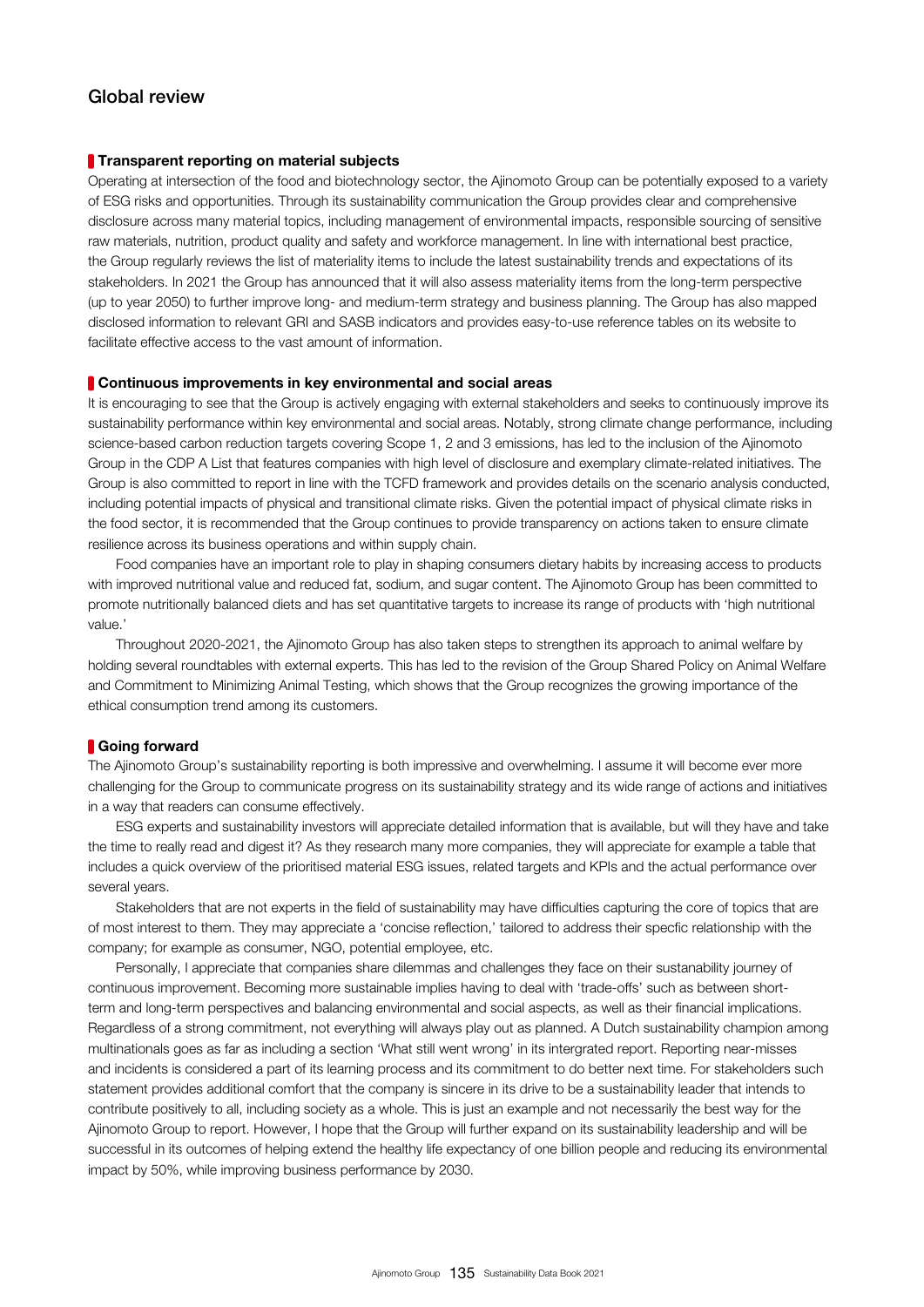### Perspective from the Americas

#### **Developments in the reporting year**

The Ajinomoto Group's sustainable vision for the creation of both social and economic value is really coming together. Grounded in the Group's 100-year core competency in AminoScience, and applying a policy of "Nutrition Without Compromise," the vision feels authentic. What follows from this vision are specific, time-bound medium-term and long-term strategies through 2025, 2030, and 2050 respectively that are aligned with the SDGs and a low-carbon future.

 As a reaction to the global pandemic, the Group improved upon stakeholder engagement initiatives, embracing a spirit of unity - (AND) culture in the reporting year. Engaging with stakeholders through validation of material topics, the formation of the Sustainability Advisory Council, building innovation collaboration eco-systems, as well as considering a broader set of stakeholders - such as animals and migrant workers - are a few examples of this culture in action.



Celine Solsken Ruben-Salama Principal, FOR THE LONG-TERM, LLC Lecturer and Faculty Advisor, M.S. Sustainability Management Program, Columbia University (NY)

 The appointment of the Sustainability Advisory Council was a major development towards a long-term focus. I was pleased to see that the group includes three female members, including the Chair of the Board. In terms of competencies, the group is strong in terms of health, nutrition, finance, and consumer products, but seems somewhat lacking in expertise on environmental issues such as climate, water, forests, and bio-diversity.

 Internally, a multi-year series of digital transformations were launched to prepare for intense global competition. Issuance of an SDG Bond to finance sustainability-related projects such as biomass co-generation, onsite ammonia production, and the strategic acquisition Nualtra, is further evidence that the Ajinomoto Group is taking the steps to invest in realizing the sustainable future they seek. These initiatives set the foundation for the Group successfully practice Stakeholder Capitalism.

#### **Integrated Report: Strategy integration**

In the Integrated Report, the Ajinomoto Group makes great strides in conveying its long-term, integrated strategy. However, more work is needed to clearly articulate positive and negative outcomes of the Group's activities in terms of the <IR> Six Capitals. By reordering the information to start with the discussion on the 'Macro environment surrounding the Ajinomoto Group' and then get more specific about the Group's 2030 Outcomes, and the medium-term plan would provide readers with more context to better understanding the overall 'Vision and Strategy' though.

 While I would have liked to see 'Review of Fiscal 2020 Financial Results by Segment' more towards the beginning of the report, I liked that 'Growth Strategies' and 'Core Businesses and Solutions for Social Issues' followed the format of reporting by core business unit. In the Integrated Report, I was very pleased to see new metrics attributing approximate CO<sub>2</sub>, plastic usage, and food loss and waste disposal percentage/footprint to each business unit. This evidences that environmental issues are taken into consideration in the risk and opportunity assessments. However, elaboration of these environmental risks and opportunities would strengthen the discussion of 'Growth Strategies for the Core Business,' particularly as they relate to the Frozen Foods and Health Care.

 Generally speaking, there is some work to do to integrate sustainability components into the financial accounting. While the medium-term management plan incorporates material topics the financial plan does not quite seem to keep pace. Sustainability-related references from the 'Our Vision and Strategy' section do not yet fully carry over to the sections on 'Financial Capital Strategy.' One wonders: How does Rapid Response to Consumer Lifestyle Changes relate to enhancing ROIC in terms of increased profitability through organic sales growth? What effect does Climate Change Adaptation and Mitigation have on objectives to improve operational efficiency? Do efforts for Conservation of Water Resources reduce tax cost, optimize working capital, and invest effectively for the long-term? Does Contribution to a Circular Economy effect efforts to improve capital efficiency through working capital optimization and effective long-term investment?

 As stakeholder expectations around climate related-risk disclosures mount, stakeholders will expect closer adherence to the TCFD framework. I look forward to seeing how the Group uses this framework to link climate issues to financial statements.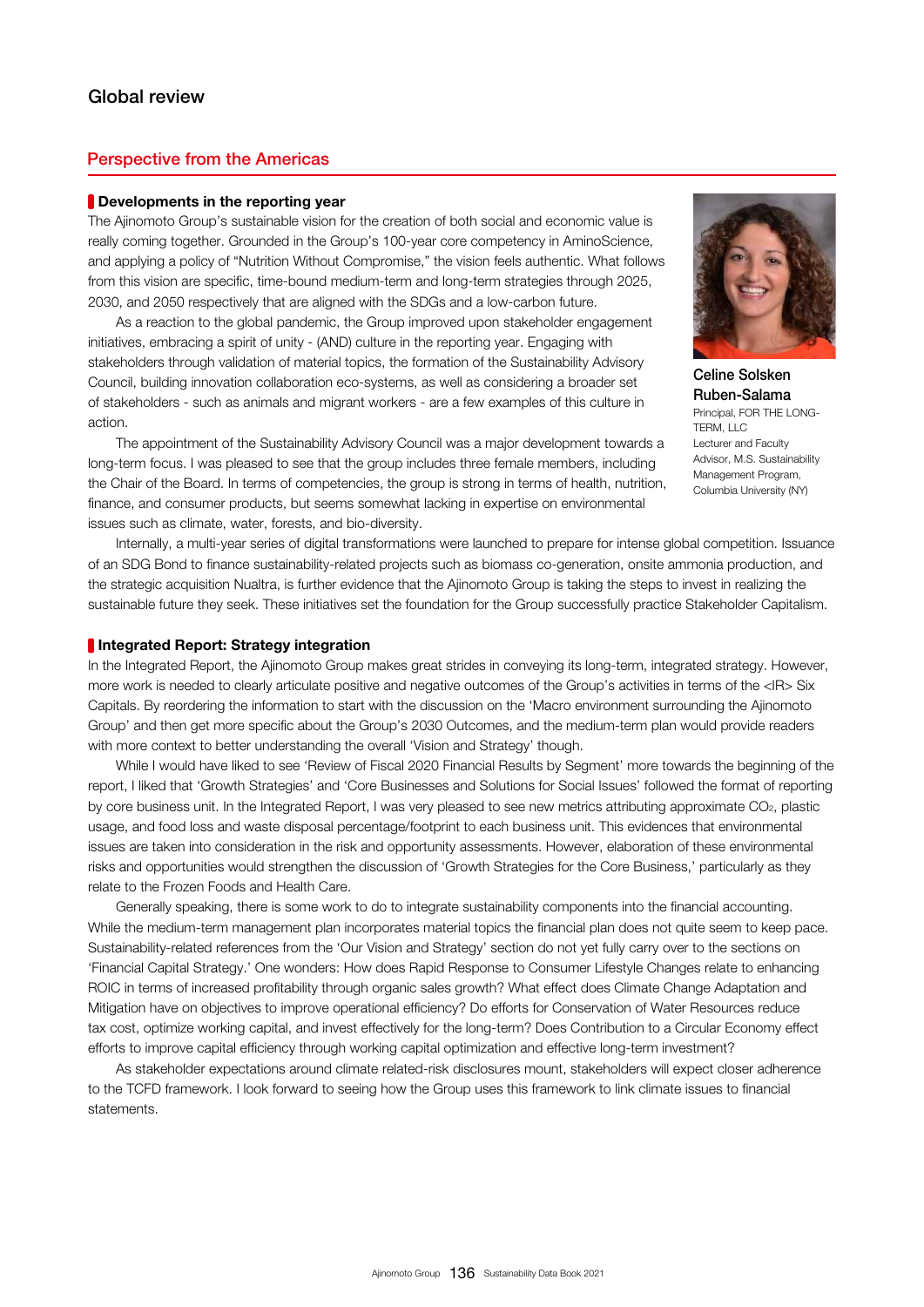#### Sustainability Data Book: Data and activity reports

As always, the Ajinomoto Group presents a wealth of impressive sustainability data points and information around a very comprehensive set of programs. Much of the data is third party assured. Presenting the Environmental, Personnel and Labor-Related data in Excel format shows a dedication to transparency which is admirable. An additional SASB metrics workbook would be helpful as well. As the Group's Climate-related Scenario Analysis develops, I would expect to see metrics around climate-related risks and opportunities disclosed in a similar format.

 The Group discloses more than half of the recommended SASB disclosures for its primary industry and is transparent about which disclosures are omitted. There is an opportunity to improve on SASB disclosures by harmonizing reported metrics with SASB recommended metrics. Reporting standardized metrics will become increasingly important as SASB reporting becomes more prevalent and expected by stakeholder.

 For the Data Book itself, the balance between words and numbers feels lopsided. Currently, many metrics are interspersed with qualitative content throughout the 'Activity Reports,' making it difficult to get an overview of the trends easily. I'd like to see the 'Data Book' evolve into more of a pure play numbers book, and the 'Activity Reports' for each material item move into the disclosures on 'Materiality.' What is currently presented in the Data Book as the table of contents for the 'Activity Report by Materiality Items' would benefit greatly from the addition of columns for key metrics along with a traffic light-style status against targets for each material topic.

 Throughout the 'Activity Reports' qualitative information could be streamlined. However, the scorecard-style overviews at the beginning of each material topic's 'Activity Report' are excellent for giving readers a quick overview of Ajinomoto's impacts, opportunities, risk and initiatives. While quantitative metrics and/or performance against targets are presented for most material topics in conjunction with the scorecard, this information should be further developed. Key metrics for the material topics 'Rapid Response to Consumer Lifestyle Changes' 'Assurance of Product Safety' 'Strong Corporate Governance,' and 'Preparation for Intense Global Competition' seem to be missing. For the latter two in particular, there is a real opportunity to connect these material topics with financial KPIs.

#### Perspective from Asia

Global climate change, COVID-19 Pandemic have been reshaping all walks of life. From individuals to businesses and governments, we all share various responsibilities to make our global village a better place to live in. It is very encouraging to see not just many accomplishments of the Ajinomoto Group as a reputable global corporate citizen has made amidst the current challenging time but also its commitments to sustainable development under its Vision for 2030 stated in their 2021 Integrated Report and the Sustainability Data Book.

 The Ajinomoto Group's dedicated efforts in sustainability to resolve social and environmental issues significantly impacts people's lives around the globe is highly appreciated. The Group has not been satisfied by putting issues on the agenda only but has been committed to pragmatic progress and embedded the determination into its corporate structure at the global level with an aim to realizing the two outcomes toward 2030 – to help extend the healthy life expectancy of one billion people and reduce its environmental impact by 50%.



Joyce Chau Director APAC amfori

 Its 2020-2025 Medium-Term Management Plan ("MTP") has set out a clear framework and roadmap towards its Vision 2030 is a good echo of the United Nation Sustainability Development Goals (UNSDGs). The establishments of the Sustainability Advisory Council and Sustainability Committee have demonstrated that the management is willing to formulate strategic direction towards its Vision and identify risks and opportunities on the way together with both external and internal stakeholders. Its inclusion of the young generation as key stakeholder is a forward-looking commitment and a good model. On this ground, I look forward to the expansion of the Sustainability Advisory Council and Sustainability Committee to include an even wider range of stakeholders, especially buyer and consumer groups, not just at the global level but also at the regional and local levels who are the final beneficiary of the achievement of sustainability, as well as global business partners and initiatives, who are also walking the same path together with the Ajinomoto Group so as to enrich the diversified stakeholder dialogues, knowledge exchange, experience sharing and most importantly, avoid duplication of resources, to formulate a resilient plan towards year 2030.

 In addition to corporate framework, there are also positive developments in the materiality items outlined by the Ajinomoto Group in echo of the UNSDGs reflecting its action to seek sustainable materials sourcing, ensure partnerships